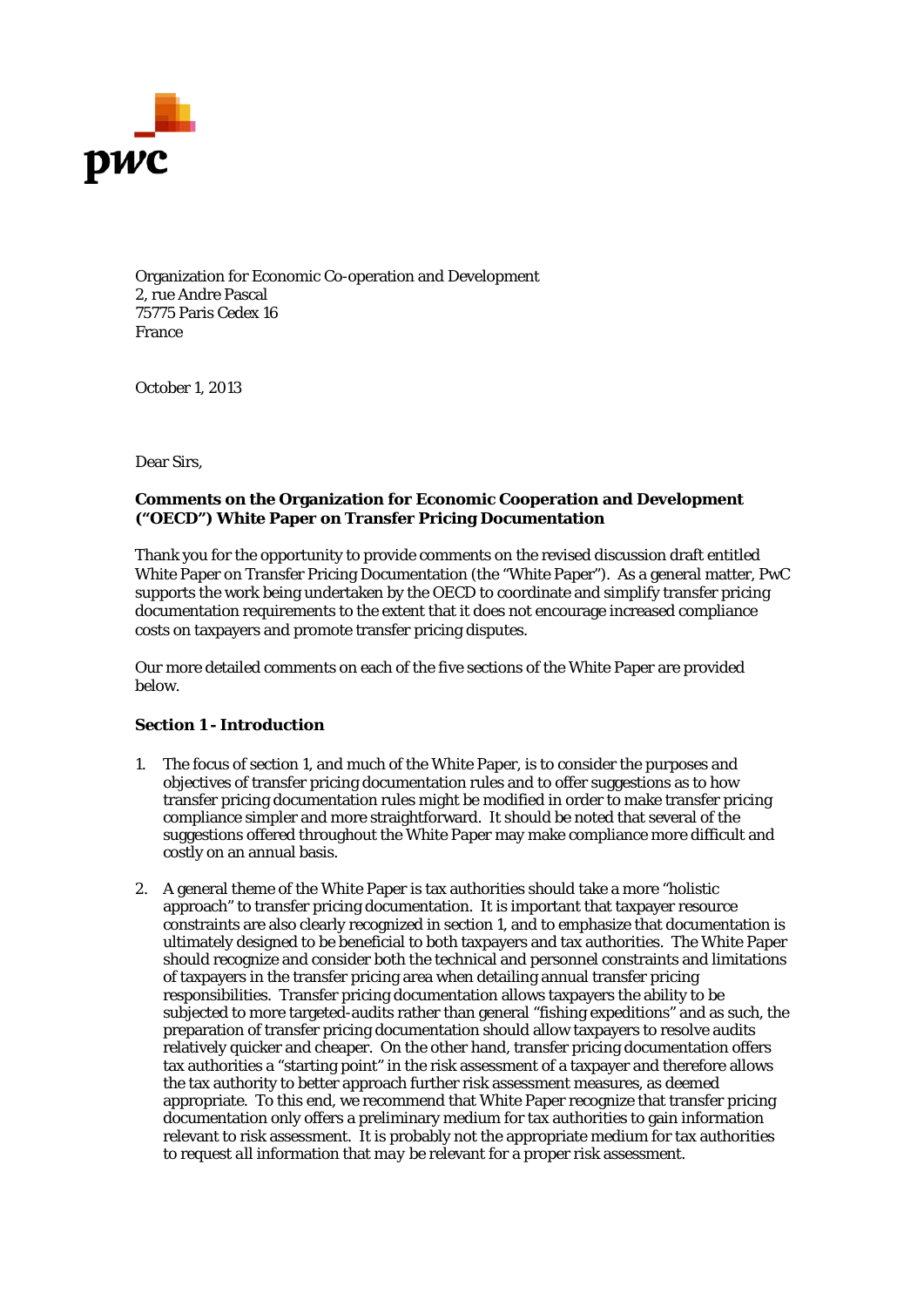

- 3. We view the excessive documentation example noted in the White Paper of the business representative that produced around 10 documentation studies per year in the early 1990's to 2,000 separate reports as the most pressing issue to be alleviated through the efforts beginning with the White Paper. As stated by the White Paper, the project was developed as part of an effort to coordinate and simplify transfer pricing documentation requirements. The White Paper should continue to have as an objective to establish a transfer pricing documentation system that allows taxpayers to prepare documentation, to the extent possible, using available internal resources rather than indirectly requiring the involvement of outside consultants.
- 4. In addition, we recognize the way in which tax administrations currently interact with taxpayers differs between countries and the differences in level and form of interaction are likely to drive the documentation and risk assessment process. We recommend this is highlighted in the White Paper for both taxpayers and tax administrations to consider. In this respect, the EU Joint Transfer Pricing Forum ("JTPF") has in the past recognized such differences and reviewed distinct programs of EU Member States regarding taxpayer interaction within the framework of its ongoing work on transfer pricing risk management. This was done with a view to explore ways for harmonization and a more uniform basis for efficient and effective approaches to dealing with transfer pricing.

## *Section II – Overview of existing guidance and initiatives on transfer pricing documentation*

- 5. We applaud the objective of global consistency provided that the information is useful/applicable at the local level.
- 6. Paragraph 13 states that documentation does not always yield a complete understanding of the global business. We recommend a comment explaining that for a majority of transactions, an understanding of the global business is often unnecessary from a local country perspective. Production of documentation that covers non-relevant transactions and details will increase compliance costs on taxpayers and increase review and filter costs on tax authorities.
- 7. Paragraph 14 notes the divergent nature and detail with regards to documentation requirements among countries. We ask that the White Paper consider that while each individual country has its own idiosyncratic requirements meant to address issues it finds most pressing, the diverse and non-consistent nature of global documentation requirements imposes a compliance regime on taxpayers that is highly costly and impractical.
- 8. Paragraph 15 addresses the differing purposes served by transfer pricing documentation. We recommend that the White Paper clearly distinguish between the risk assessment process and the transfer pricing documentation requirements. We recommend there be more discussion around the level of documentation required and the need to ensure the level of documentation necessary is commensurate with risk. The White Paper should explicitly state its view of the nature of documentation – as a tool for tax authorities in risk assessment or a mechanism for taxpayers to avoid penalties by providing information to tax authorities. Understanding the purpose of documentation will allow taxpayers to better comprehend what is required in particular circumstances.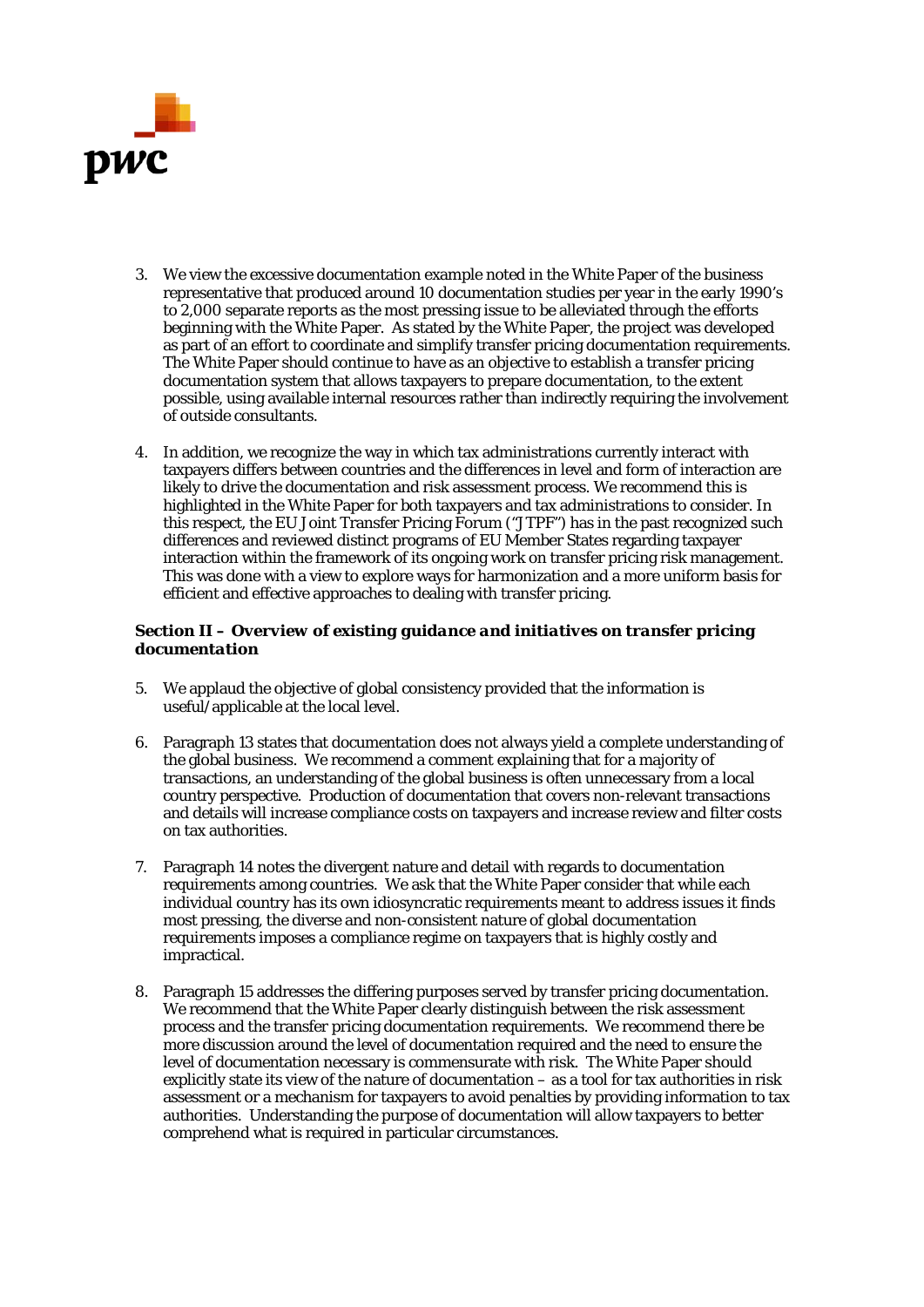

9. We agree with the conclusion stated in Paragraph 44, that there is room for improvement with regards to the state of affairs of documentation. However, we do not agree that increasing disclosure of non-relevant information is the means to improvement.

## *Section III – Purposes of transfer pricing documentation requirements*

- 10. We agree that any improvement to documentation practices around the world should start with a consideration of the purposes for requiring transfer pricing documentation, as stated in Paragraph 45.
- 11. We agree that taxpayers could use transfer pricing documentation as an opportunity to articulate a well thought out defense of their transfer pricing policies. However, we recommend the White Paper address this point from a small-taxpayer perspective as well. Many small taxpayers do not have detailed transfer pricing policies and only seek to appropriately document their transactions for compliance purposes. A detailed, well thought-out defense file is highly impractical to many small taxpayers which cannot allocate extensive resources to documentation.
- 12. We are concerned by the comment in paragraph 61 that "it is therefore essential that the tax administration's power to compel production of information during the course of an audit extend beyond the country's borders." The ability to compel production of non-local information may be go beyond the current legal ability granted to many tax authorities under their domestic law, and therefore compliance with Paragraph 61 may not be feasible for many countries at the moment. We also suggest that the ability to compel production of non-local information be limited to information relevant to determining the arm's length price of transactions within the jurisdiction requesting the non-local information.
- 13. In general, the imposition of a requirement to disclose financial and other information related to an MNE's worldwide operations that is not relevant for purposes of assessing whether the taxable income of an affiliated entity within a specific jurisdiction is appropriate (e.g. a contract service provider contractually insulated from risk), can have the effect of hindering, rather than facilitating, an enforcement of the arm's length principle. There exists a real risk of taxing authorities using such information to impose adjustment that allocate a higher share of a consolidated group's worldwide income to the entity that operates within the taxing authority's jurisdiction using a measure of economic activity that is found to be expedient for such an allocation (e.g. employment or sales depending on specific situation) but which fails to take into account other facts and circumstances relevant to a true application of the arm's length principle (e.g. the risk profile of the local entity, ownership of intangibles etc.). This has the potential to increase disputes between taxpayers and taxing authorities thereby necessitating greater resources and costs on the resolution of such disputes. The threat of double taxation in such an environment would also be greater. Furthermore, a widespread use of such formulary allocations of income, irrespective of whether they are undertaken under the garb of the arm's length principle (e.g. by applying a profit split but one that is unsupportable given a rigorous analysis of the functions, risks and assets of the relevant group entities), can have wider ramifications on the location, scale and structure of economic activity. In particular, a widespread adoption of such formulary methods can lead to a situation where tax rate differentials between jurisdictions can impact firms' decisions regarding the scale, location and organization of economic activity to a much greater degree than they do so today along with all the concomitant consequences of such behavior (e.g. potential relocation of jobs, investment, etc.).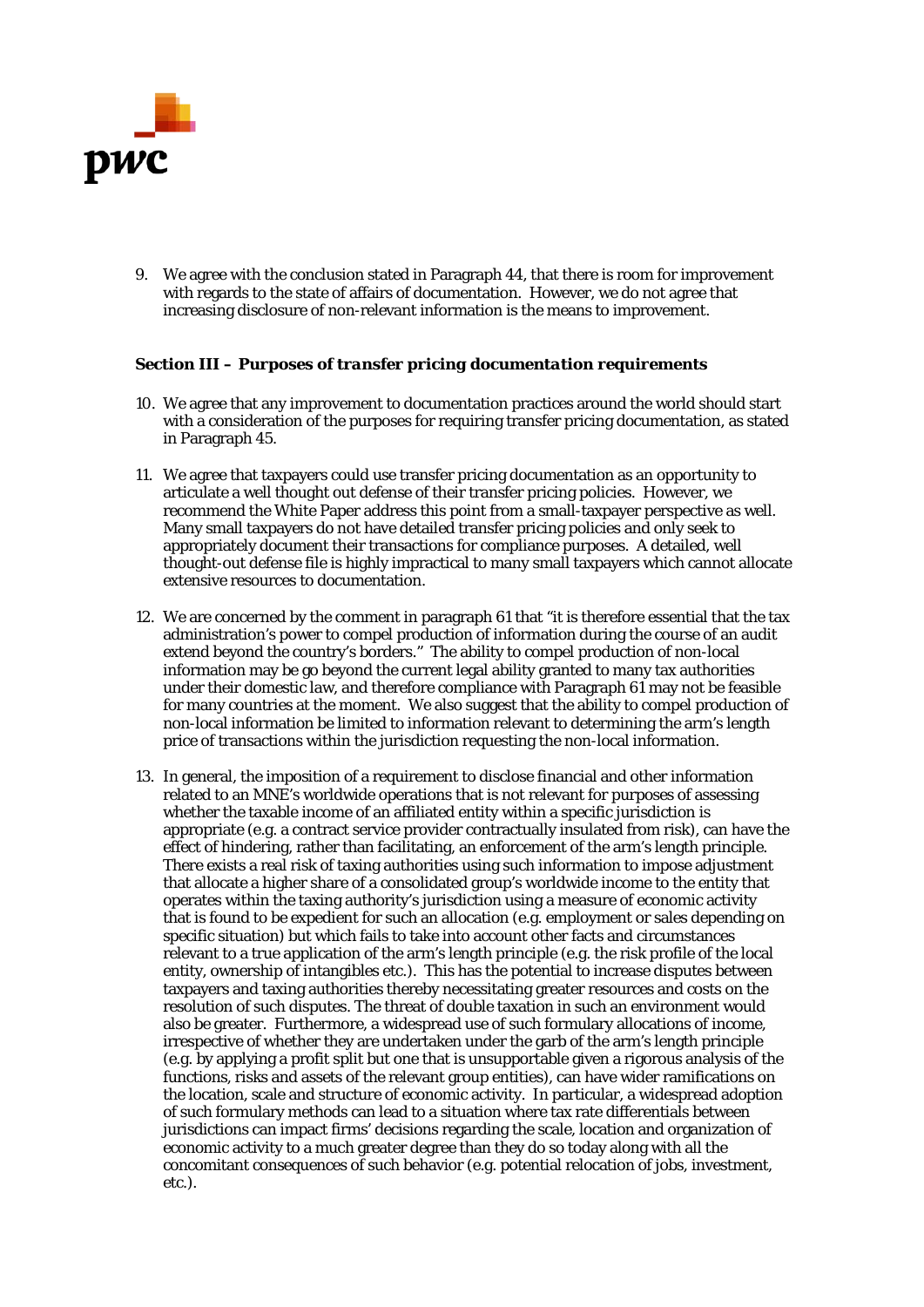

# *Section IV – A tiered approach to transfer pricing documentation*

- 14. The two-tier approach is conceptually appealing. Having said this, for some complex organizations, we believe taking this approach may prove to be a step backwards in terms of providing useful documentation to tax authorities.
- 15. While we applaud efforts to coordinate and simplify transfer pricing documentation requirements, we view a move to the masterfile approach specifically proposed in the White Paper as misguided. The White Paper Masterfile, in comparison to the EUTPD's Masterfile, puts markedly greater emphasis on the MNE's value chain, intangibles, capital structure/debt and financial and tax position. This seems to be a very comprehensive documentation obligation which causes a significant additional burden and increases the duration of audits, as tax auditors might get sidetracked by information not relevant to the business under audit. Furthermore, it is difficult to understand why information should be provided which is not relevant to the case at hand. It would be preferable to allow a limitation of the "big picture" approach to relevant information for the case at hand. This might be a limitation based on geographic regions, business lines, products or other grounds. There should be a clear distinction between "nice to know" information and "relevant" information. This is particularly relevant given the divergence in level of training and experience of public servants charged with transfer pricing audits across countries.
- 16. It is PwC's observation that we are frequently requested to prepare "localized" documentation based on masterfiles. In many cases, however, the masterfiles simply contain too much unnecessary information, *i.e*. entities or business segments irrelevant to the local operations. The information to be included in the White Paper masterfile appears to be significantly more extensive than what we typically see in a masterfile. Such overload of information could result in providing the tax authorities with too much information to process. For example, is it really necessary for the tax authorities to obtain a full understanding of a company's IP ownership structure and current transfer pricing disputes in other jurisdictions if the local operations engage in limited-risk distribution activities? We recommend the White Paper acknowledge that the appealing aspect of preparing local documentation is the ability to focus on the most relevant information and provide the appropriate amount of content that is necessary to document the arm's length nature of the transactions from a local perspective. We believe the White Paper does not account for the genuine value associated with filtering non-relevant information.
- 17. We recommend that if a risk assessment is undertaken, the risk assessment should be transparent and, consistent with our comments in respect to the OECD Draft Handbook on Transfer Pricing Risk Assessment provided on September 13, 2013, a taxpayer should be informed of the results from the risk assessment to encourage a principled process and ensure potential issues are addressed and resolved efficiently. We endorse the fact that this risk assessment process is a useful step. However, this assessment should be a two way street.
- 18. In our opinion, the level of information that can be requested by the tax authority should correspond to the taxpayer's facts and circumstances and should in particular take into account the transfer pricing methods used. As a tool for risk assessment, tax authorities should seek to increase compliance and create an environment of cooperation with taxpayers in line with the OECD's work on risk assessment. We believe this level of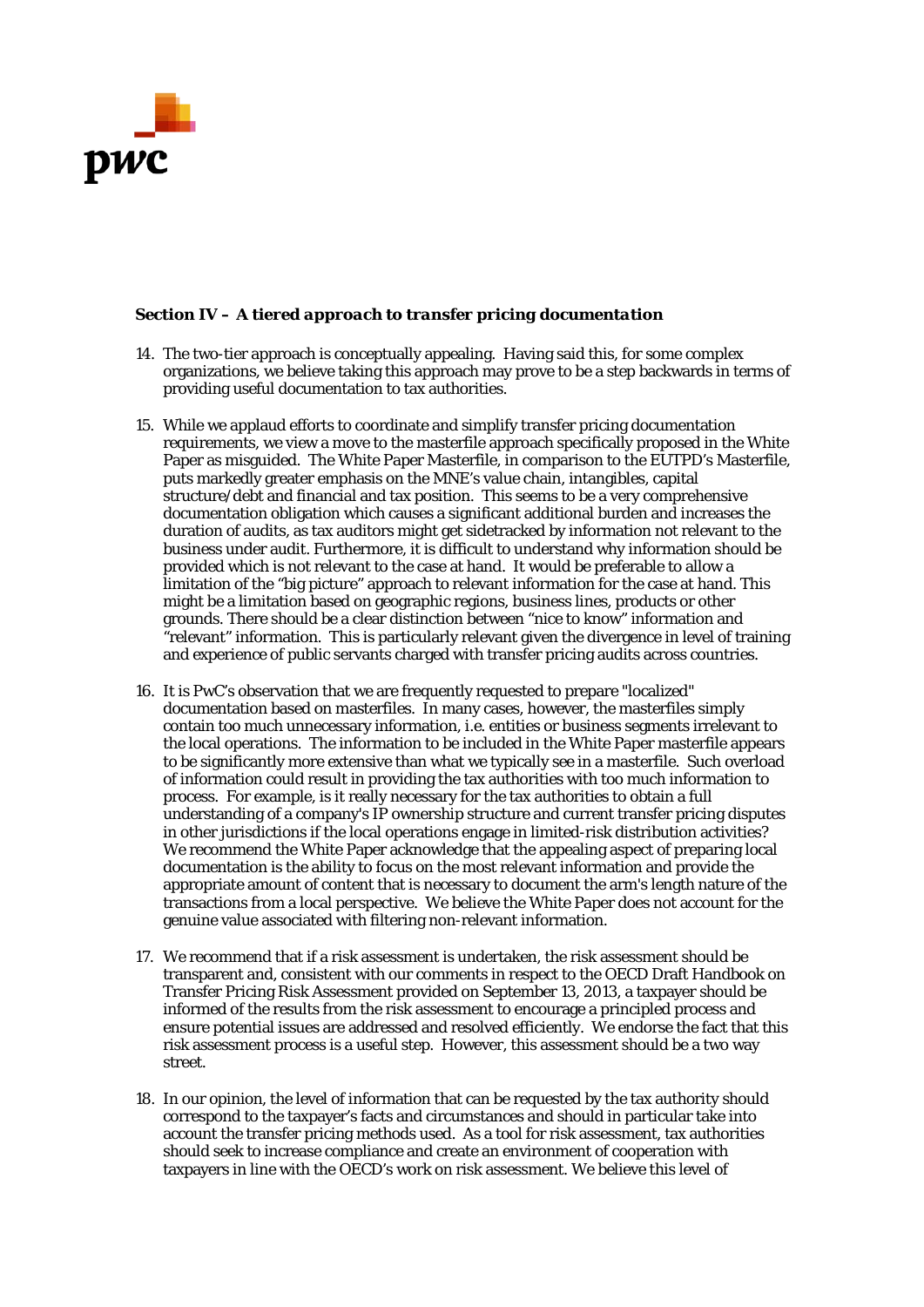

cooperation is not practical if tax authorities request irrelevant information seeking to understand the "big picture" in situations that do not require such understanding. The retrieval of such information is often time-consuming, difficult on both the local entity and foreign entity, and expensive. This point is aggravated to the extent that such information is likely to be misused by tax authorities and spark disagreement between tax authorities and taxpayers.

- 19. Sections 71 and 72: We believe that these paragraphs may not have been properly considered and should be deleted. These paragraphs introduce so-called "country-bycountry" reporting requirements, through the concept of obtaining more "big picture" information regarding an MNE's global allocation of income as a risk assessment tool. We believe this kind of information is not at all useful as a risk assessment tool and has the potential to lead to a transfer pricing system based on formulary apportionment, rather than the arm's length standard.
- 20. As an initial matter, we question the assertion that business could provide this sort of information "without undue burden," we believe it will likely be significantly burdensome. More importantly, the information being requested will have no relevance as a risk assessment tool, at least not if the assessment is whether transfer pricing conforms to the arm's length standard. Indeed, paragraph 72 gives an example of how such information would be utilized; namely, by comparing whether a taxpayer's income in each country is proportionate to its employees or assets in each country. In other words, the information will be used to determine whether a taxpayer's global allocation of income conforms to the allocation which would have occurred had the taxpayer allocated its income based on a formula. That is completely inconsistent with determining transfer pricing under the arm's length standard, and therefore renders that type of information completely irrelevant as a risk assessment tool. It also creates significant incentives for tax authorities to make transfer pricing adjustments based on formulas, with the likelihood that the formula chosen will vary from country to country, and from case to case, based upon whatever formula results in the most profit being allocated to the local jurisdiction. For example, in a country with a large consumer market and significant sales, there would be pressure to align income and taxes paid proportionally with sales. On the other hand, in a country without a big customer base but where many employees were located who did the manufacturing for the MNE, there would be pressure to align income and taxes paid proportionately with the number of employees or payroll expense in that jurisdiction. Consequently, country-bycountry reporting will likely result in irreconcilable claims to the same income in different jurisdictions and increasing cases of double taxation.
- 21. Section 77 does not bring sufficient clarification to the question of regional versus local comparables. The White Paper states that "the use of regional comparables in situations where appropriate local comparables are available will not, in some situations, comport with the obligation to rely on the most reliable comparable information. The desire to simplify compliance processes should not go so far as to undermine compliance with the requirement to use the most reliable available information. In our experience appropriate local comparables will often be available. The main reason why regional studies are preferred is to reduce compliance costs. It is obvious that local comparables are better but in many cases it is not possible to perform local comparables studies for all jurisdictions. We recommend the White Paper consider the availability of local data and additional costs on taxpayers required to update regional studies with local benchmarking studies. The EU JTPF has made a substantial contribution in this respect by promoting the acceptance of pan-European benchmarking searches under its 2006 Code of Conduct on transfer pricing documentation for associated enterprises in the EU ("EU TPD"). Paragraph 25 of the EU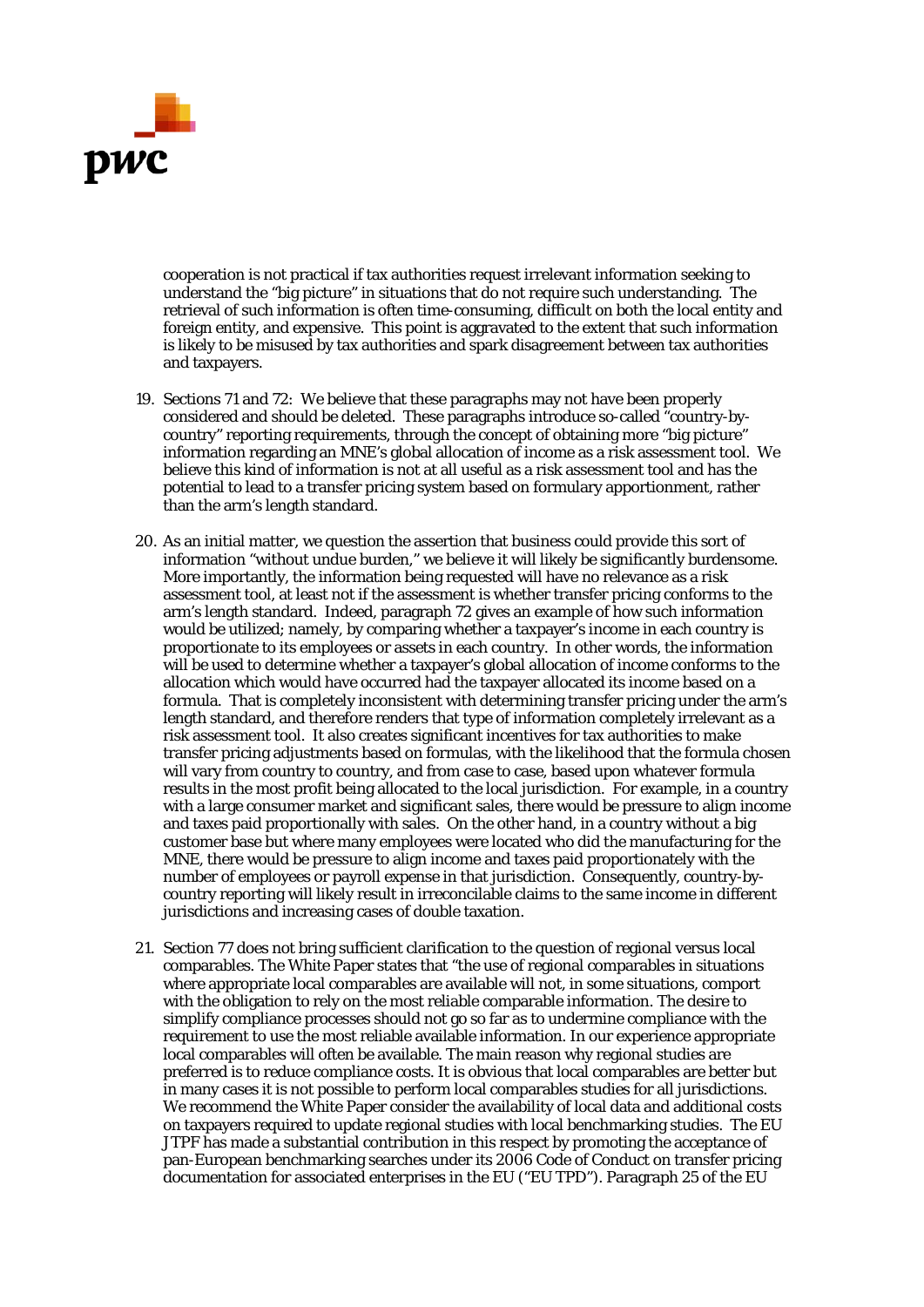

TPD states that both domestic and non-domestic comparables should be evaluated with respect to the specific facts and circumstances of a case, and that comparables found in pan-European databases should not be rejected automatically.

- 22. There is an underlying assumption that all documentation will initially be prepared in English. This assumption leads to unnecessary inefficiencies. We ask that the White Paper recognize that in practice, not all documentation is initially prepared in English. Many tax authorities do not prefer documentation prepared in English as it implies preparation outside the local country. On the other hand, where local tax authorities are happy to use English for the local package, the White Paper as drafted can be taken to imply that the local file should still be translated.
- 23. The White Paper also comments on translating documentation into local language and states that tax authorities should request translation at the beginning of an audit. We ask that the White Paper recognize that translation takes time, especially when translating technical content. For instance, in Korea, taxpayers receive about 10 days advance notification of selection for audit and audits will start and finish within  $\ddot{6}$  to 8 weeks.
- 24. Paragraph 77 regarding materiality standards is vague and does not offer much in the way of practical help. The idea that materiality should be considered in the context of the size and nature of the local economy and the role and importance of the taxpayer in the local economy, is a different approach to determining materiality, one that is removed from the objective of producing transfer pricing documentation. The issue as to what is and is not material is fairly problematic in situations where the implication is that all transactions will be covered. Such a standard may lead taxpayers to excessively document immaterial transactions for the sake of prudence. A certain level of flexibility should be provided which would allow an MNE to adapt its transfer pricing documentation to its size. For example, a small MNE with a limited number of cross border intercompany transactions should be able to simplify its transfer pricing documentation with more limited information relating to the group.

\*\*\*